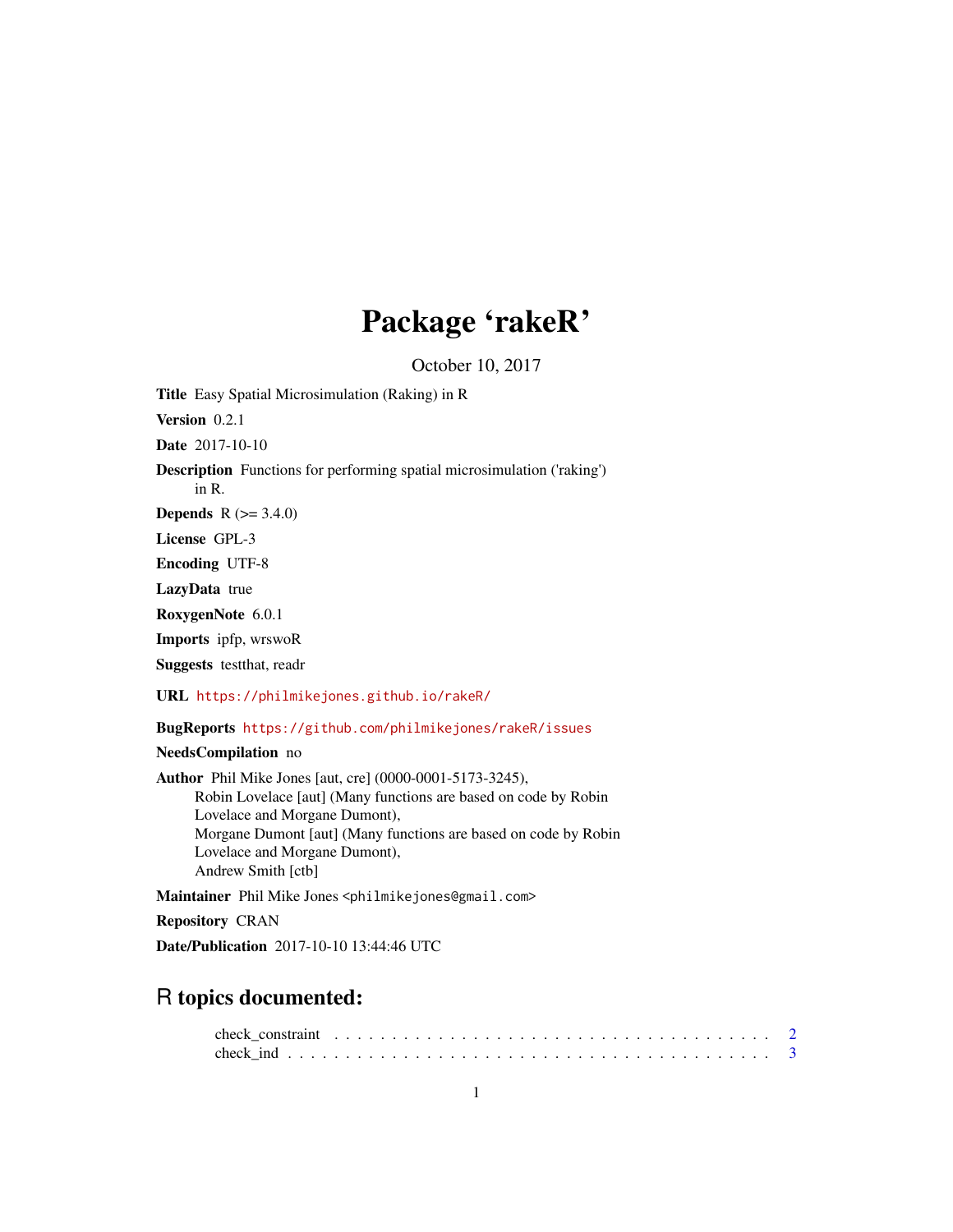<span id="page-1-0"></span>

| Index |  |  |  |  |  |  |  |  |  |  |  |  |  |  |  |  |  |
|-------|--|--|--|--|--|--|--|--|--|--|--|--|--|--|--|--|--|
|       |  |  |  |  |  |  |  |  |  |  |  |  |  |  |  |  |  |
|       |  |  |  |  |  |  |  |  |  |  |  |  |  |  |  |  |  |
|       |  |  |  |  |  |  |  |  |  |  |  |  |  |  |  |  |  |
|       |  |  |  |  |  |  |  |  |  |  |  |  |  |  |  |  |  |
|       |  |  |  |  |  |  |  |  |  |  |  |  |  |  |  |  |  |
|       |  |  |  |  |  |  |  |  |  |  |  |  |  |  |  |  |  |

check\_constraint *check\_constraint*

# Description

Checks a constraint table for common errors.

#### Usage

check\_constraint(constraint\_var, num\_zones)

#### Arguments

| constraint var | The constraint table to check, usually a data frame     |
|----------------|---------------------------------------------------------|
| num zones      | The number of zones that should be present in the table |

#### Details

Checks a constraint table for the following common errors:

- Ensures all zone codes are unique
- Ensures there are the expected number of zones
- Ensures all but the zone column are numeric (integer or double)

#### Value

If no errors are detected the function returns silently. Any errors will stop the function or script to be investigated.

```
cons <- data.frame(
"zone" = letters[1:3],"age_0_49" = c(8, 2, 7),"age_gt_50" = c(4, 8, 4),"sex\_f" = c(6, 6, 8),"sex_m" = c(6, 4, 3)\mathcal{L}check_constraint(cons, 3) # no errors
```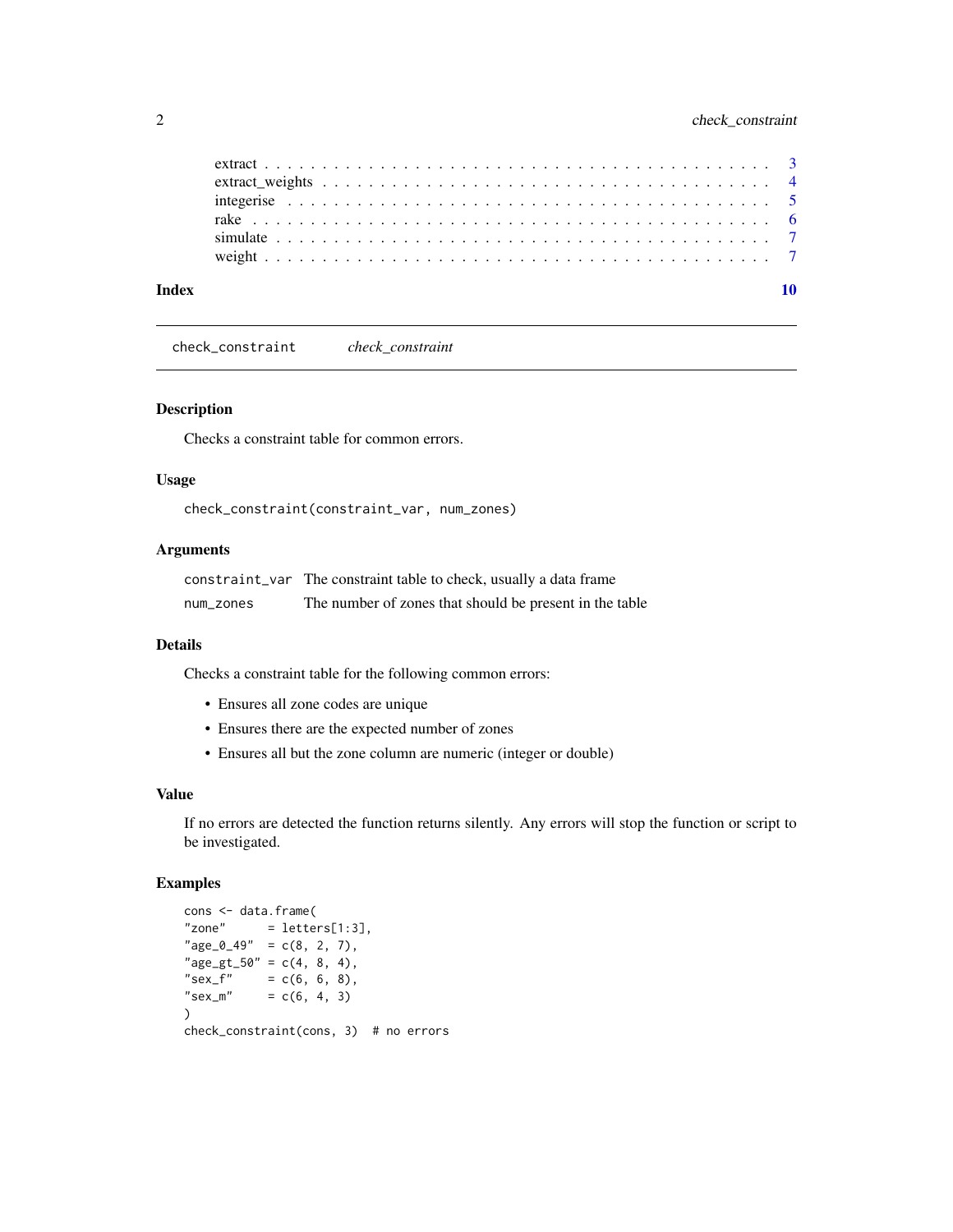<span id="page-2-0"></span>check\_ind *check\_ind*

# Description

Checks an individual (survey) variable for common errors.

#### Usage

```
check_ind(ind_var)
```
# Arguments

ind\_var the individual (survey) variable you want to check

### Details

Checks an individual (survey) variable for the following common errors:

• That each row sums to 1 (i.e. correctly converted to a dummy variable)

#### Value

If no errors are detected the function returns silently. Any errors will stop the function or script to be investigated.

# Examples

## check\_ind(ind\_var)

extract *extract*

# Description

Extract aggregate weights from individual weight table

# Usage

```
extract(weights, inds, id)
```
# Arguments

| weights | A weight table, typically produced by rakeR::weight()                                |
|---------|--------------------------------------------------------------------------------------|
| inds    | The individual level data                                                            |
| id      | The unique id variable in the individual level data (inds), usually the first column |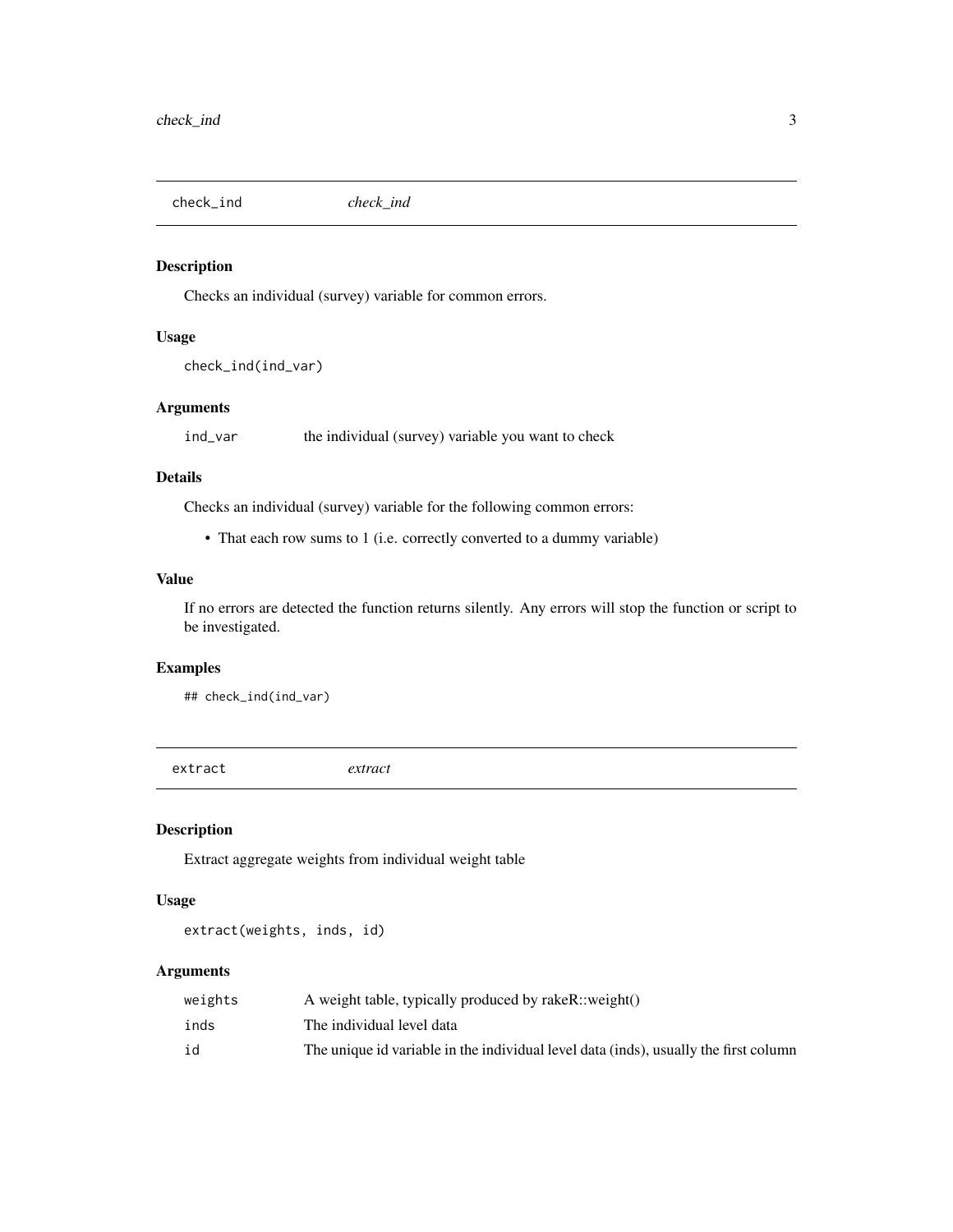# <span id="page-3-0"></span>Details

Extract aggregate weights from individual weight table, typically produced by rakeR::weight()

Extract cannot operate with numeric variables because it creates a new variable for each unique factor of each variable If you want numeric information, like income, use integerise() instead.

#### Value

A data frame with zones and aggregated simulated values for each variable

# Examples

```
## Not run
## Use weights object from weights()
## ext_weights <- extract(weights = weights, inds = inds, id = "id")
```
extract\_weights *extract\_weights*

# Description

Deprecated: use rakeR::extract()

#### Usage

```
extract_weights(weights, inds, id)
```
#### Arguments

| weights | A weight table, typically produced by rakeR::weight()                                |
|---------|--------------------------------------------------------------------------------------|
| inds    | The individual level data                                                            |
| id      | The unique id variable in the individual level data (inds), usually the first column |

#### Value

A data frame with zones and aggregated simulated values for each variable

```
## Not run
## extract_weights() is deprecated, use extract() instead
```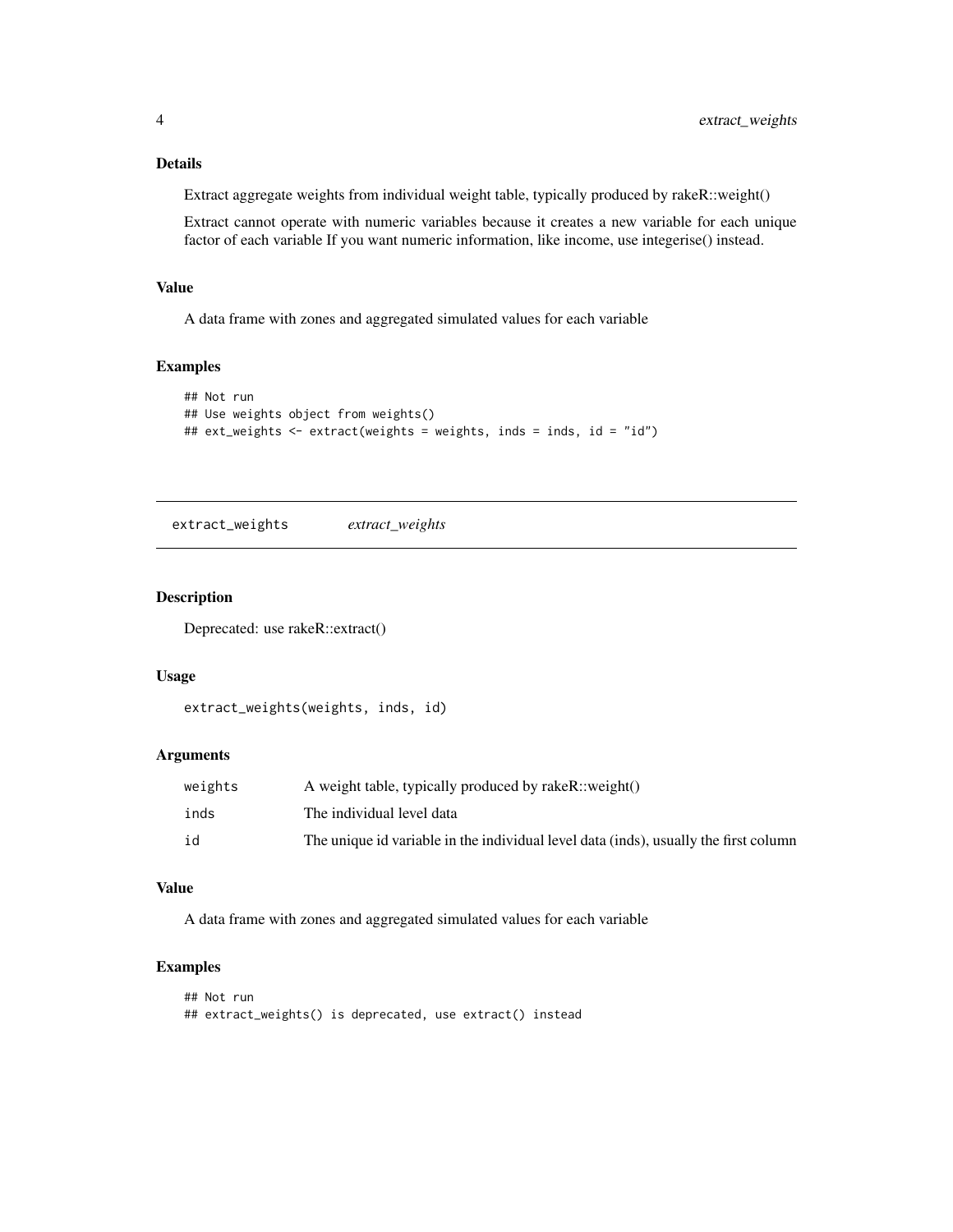<span id="page-4-0"></span>integerise *integerise*

#### Description

Generate integer cases from numeric weights matrix.

#### Usage

integerise(weights, inds, method = "trs", seed = 42)

#### Arguments

| weights | A matrix or data frame of fractional weights, typically provided by rakeR:: weight()                                          |
|---------|-------------------------------------------------------------------------------------------------------------------------------|
| inds    | The individual-level data <i>(i.e.</i> one row per individual)                                                                |
| method  | The integerisation method specified as a character string. Defaults to "trs";<br>currently other methods are not implemented. |
| seed    | The seed to use, defaults to 42.                                                                                              |

# Details

Extracted weights (using rakeR::extract()) are more 'precise' than integerised weights (although the user should be careful this is not spurious precision based on context) as they return fractions. Nevertheless, integerised weights are useful in cases when:

- Numeric information (such as income) is required, as this needs to be cut() to work with rakeR::extract()
- Simulated 'individuals' are required for case studies of key areas.
- Input individual-level data for agent-based or dynamic models are required

The default integerisation method uses the 'truncate, replicate, sample' method developed by Robin Lovelace and Dimitris Ballas <http://www.sciencedirect.com/science/article/pii/S0198971513000240>

Other methods (for example proportional probabilities) may be implemented at a later date.

### Value

A data frame of integerised cases

```
cons <- data.frame(
  "zone" = letters[1:3],"age_0_49" = c(8, 2, 7),"age_gt_50" = c(4, 8, 4),"sex_f" = c(6, 6, 8),<br>"sex_m" = c(6, 4, 3),
              = c(6, 4, 3),stringsAsFactors = FALSE
```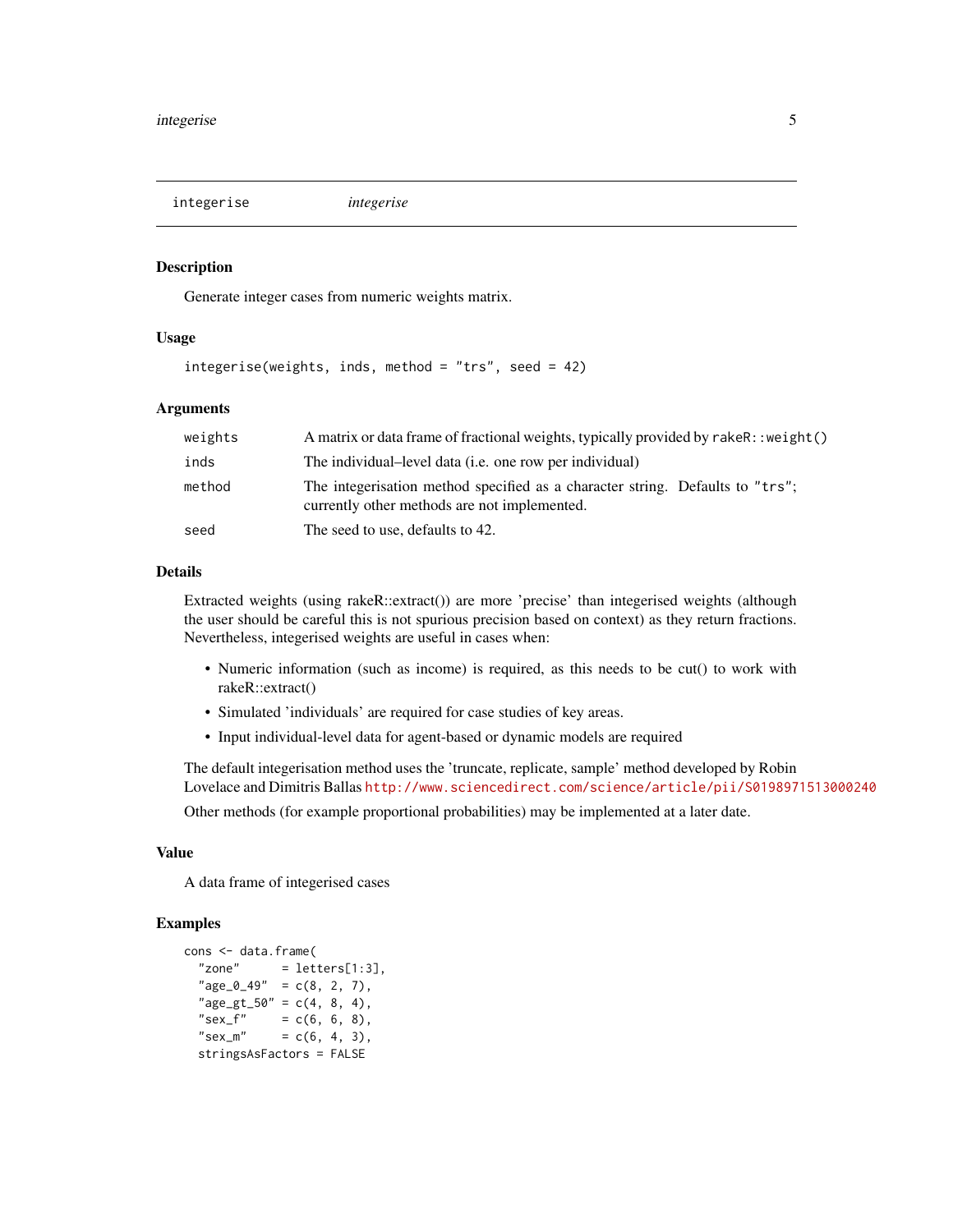```
6 rake to the contract of the contract of the contract of the contract of the contract of the contract of the contract of the contract of the contract of the contract of the contract of the contract of the contract of the
```

```
\mathcal{L}inds \leq data.frame(<br>"id" = LETTERS
         = LETTERS[1:5],
  "age" = c("age_gt_50", "age_gt_50", "age_gt_49", "age_gt_50", "age_gt_20", "age_gt_40","sex" = c("sex_m", "sex_m", "sex_m", "sex_m", "sex_f", "sex_f","income" = c(2868, 2474, 2231, 3152, 2473),
  stringsAsFactors = FALSE
\lambdavars <- c("age", "sex")
weights \leq weight(cons = cons, inds = inds, vars = vars)
weights_int <- integerise(weights, inds = inds)
```
# Description

A convenience function wrapping weight() and extract() or weight() and integerise()

### Usage

```
rake(cons, inds, vars, output = "fraction", iterations = 10, ...)
```
#### Arguments

| cons       | A data frame of constraint variables                                                                |
|------------|-----------------------------------------------------------------------------------------------------|
| inds       | A data frame of individual-level (survey) data                                                      |
| vars       | A character string of variables to iterate over                                                     |
| output     | A string specifying the desired output, either "fraction" (extract()) or "integer"<br>(integerise() |
| iterations | The number of iterations to perform. Defaults to 10.                                                |
|            | Additional arguments to pass to depending on desired output:                                        |
|            | • if "fraction" specify 'id' (see extract) documentation)                                           |
|            | • if "integer" specify 'method' and 'seed' (see integerise() documentation)                         |

# Value

A data frame with extracted weights (if output == "fraction", the default) or integerised cases (if output == "integer")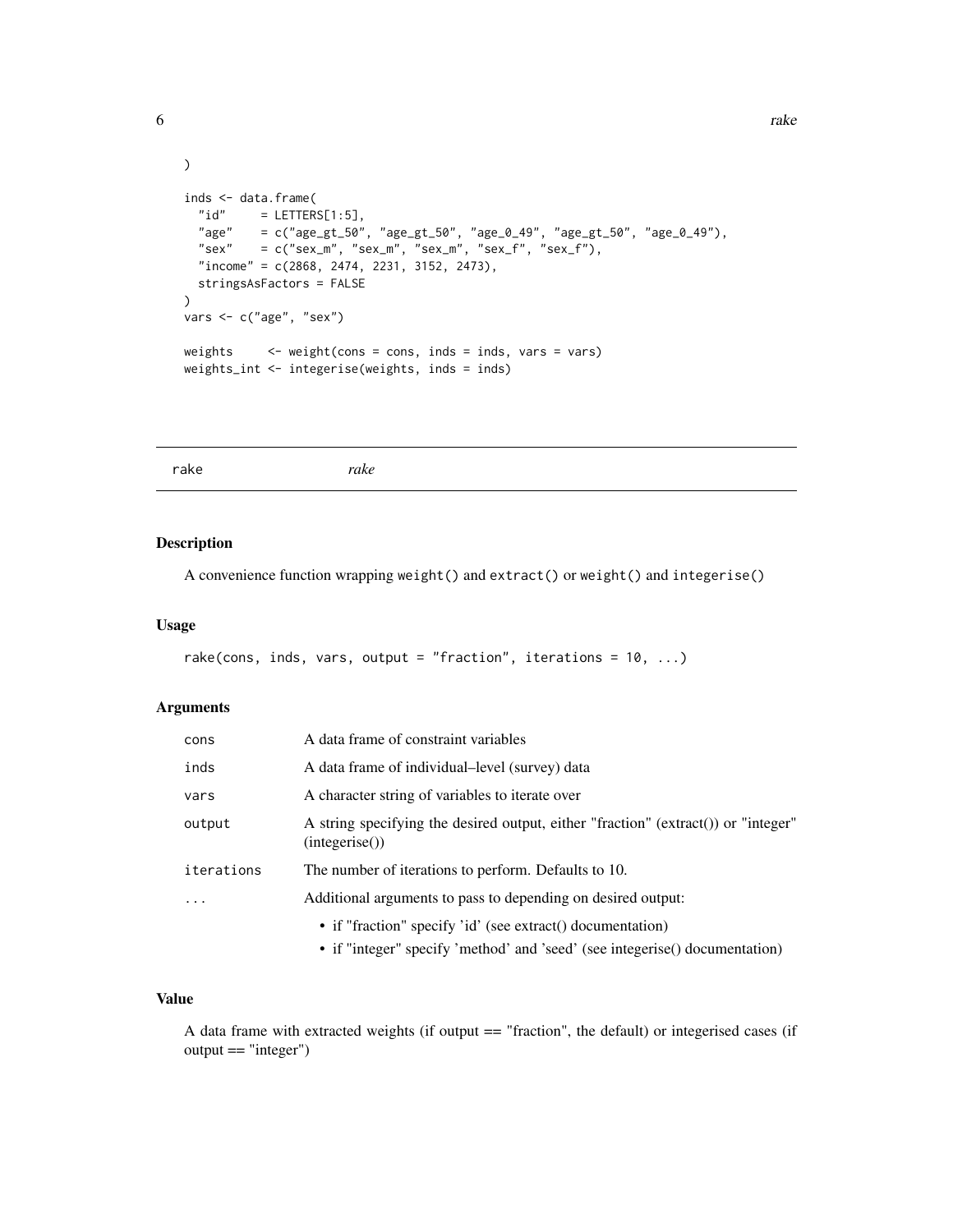#### <span id="page-6-0"></span>simulate 7 and 7 and 7 and 7 and 7 and 7 and 7 and 7 and 7 and 7 and 7 and 7 and 7 and 7 and 7 and 7 and 7 and 7 and 7 and 7 and 7 and 7 and 7 and 7 and 7 and 7 and 7 and 7 and 7 and 7 and 7 and 7 and 7 and 7 and 7 and 7 a

# Examples

```
## not run
## frac_weights <- rake(cons, inds, vars, output = "fraction",
## id = "id")
## int_weight <- rake(cons, inds, vars, output = "integer",
## method = "trs", seed = "42")
```
simulate *simulate*

# Description

Deprecated: integerise() %>% simulate() has been replaced by simply integerise() to be consistent with extract().

# Usage

simulate(...)

#### Arguments

... arguments previously passed to simulate()

# Value

Returns an error if used. Just use integerise()

weight *weight*

## Description

Produces fractional weights using the iterative proportional fitting algorithm.

# Usage

```
weight(cons, inds, vars = NULL, iterations = 10)
```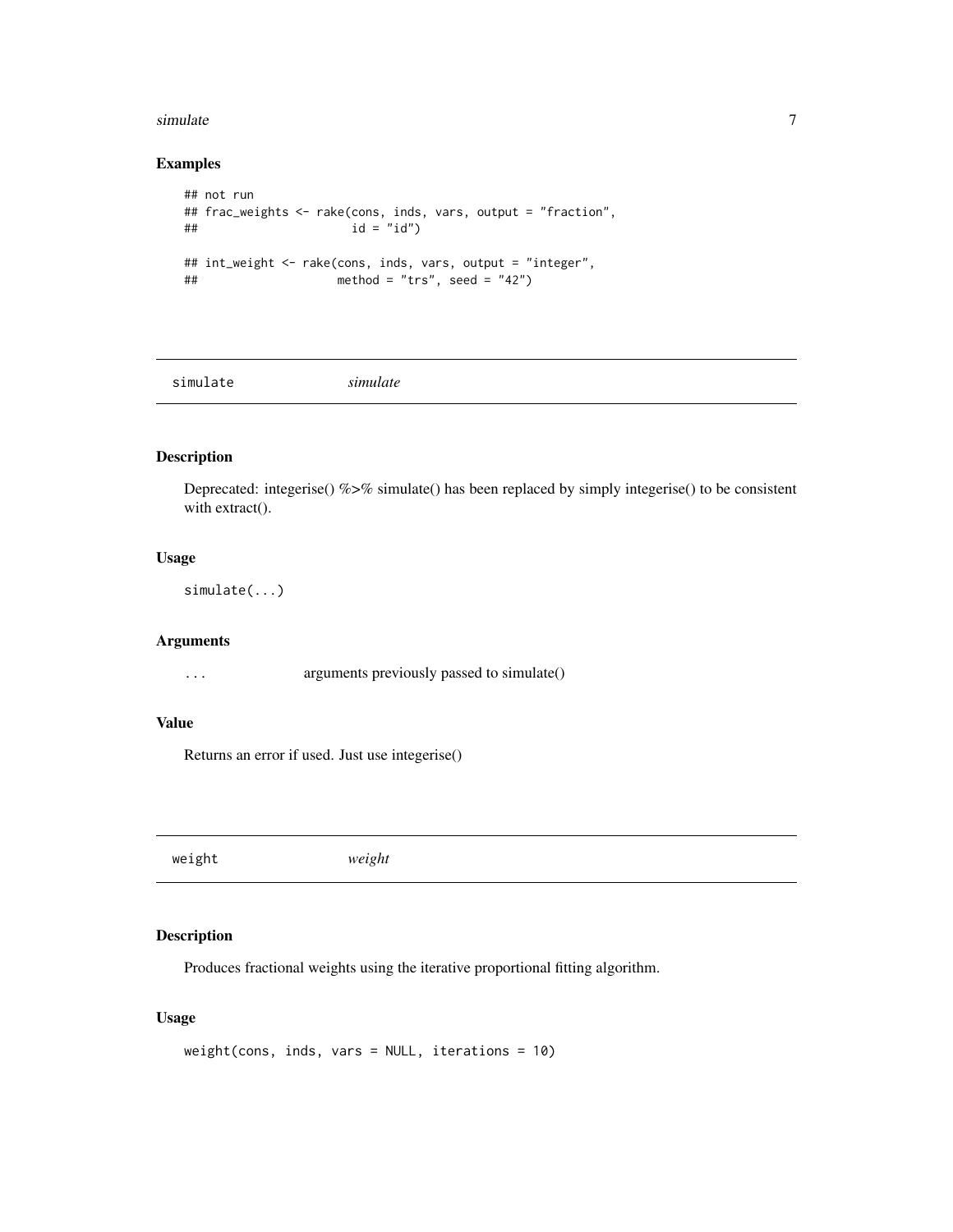#### Arguments

| cons       | A data frame containing all the constraints. This should be in the format of one<br>row per zone, one column per constraint category. The first column should be a<br>zone code; all other columns must be numeric counts. |
|------------|----------------------------------------------------------------------------------------------------------------------------------------------------------------------------------------------------------------------------|
| inds       | A data frame containing individual-level (survey) data. This should be in the<br>format of one row per individual, one column per constraint. The first column<br>should be an individual ID.                              |
| vars       | A character vector of variables that constrain the simulation ( <i>i.e.</i> independent<br>variables)                                                                                                                      |
| iterations | The number of iterations the algorithm should complete. Defaults to 10                                                                                                                                                     |

#### Details

The first column of each data frame should be an ID. The first column of cons should contain the zone codes. The first column of inds should contain the individual unique identifier.

Both data frames should only contain:

- an ID column (zone ID cons or individual ID inds).
- constraints inds or constraint category cons.
- inds can optionally contain additional dependent variables that do not influence the weighting process.

No other columns should be present (the user can merge these back in later).

It is essential that the levels in each inds constraint (i.e. column) match exactly with the column names in cons. In the example below see how the column names in cons ('age\_0\_49', 'sex\_f', ...) match exactly the levels in inds variables.

The columns in cons must be in alphabetical order because these are created alphabetically when they are 'spread' in the individual–level data.

#### Value

A data frame of fractional weights for each individual in each zone with zone codes recorded in column names and individual id recorded in row names.

```
# SimpleWorld
cons <- data.frame(
"zone" = letters[1:3],"age_0_49" = c(8, 2, 7),"age_gt_50" = c(4, 8, 4),
"sex_{f''} = c(6, 6, 8),
"sex_m" = c(6, 4, 3),stringsAsFactors = FALSE
)
inds <- data.frame(
"id" = LETTERS[1:5],"age" = c("age_gt_50", "age_gt_50", "age_0_49", "age_gt_50", "age_0_49"),
```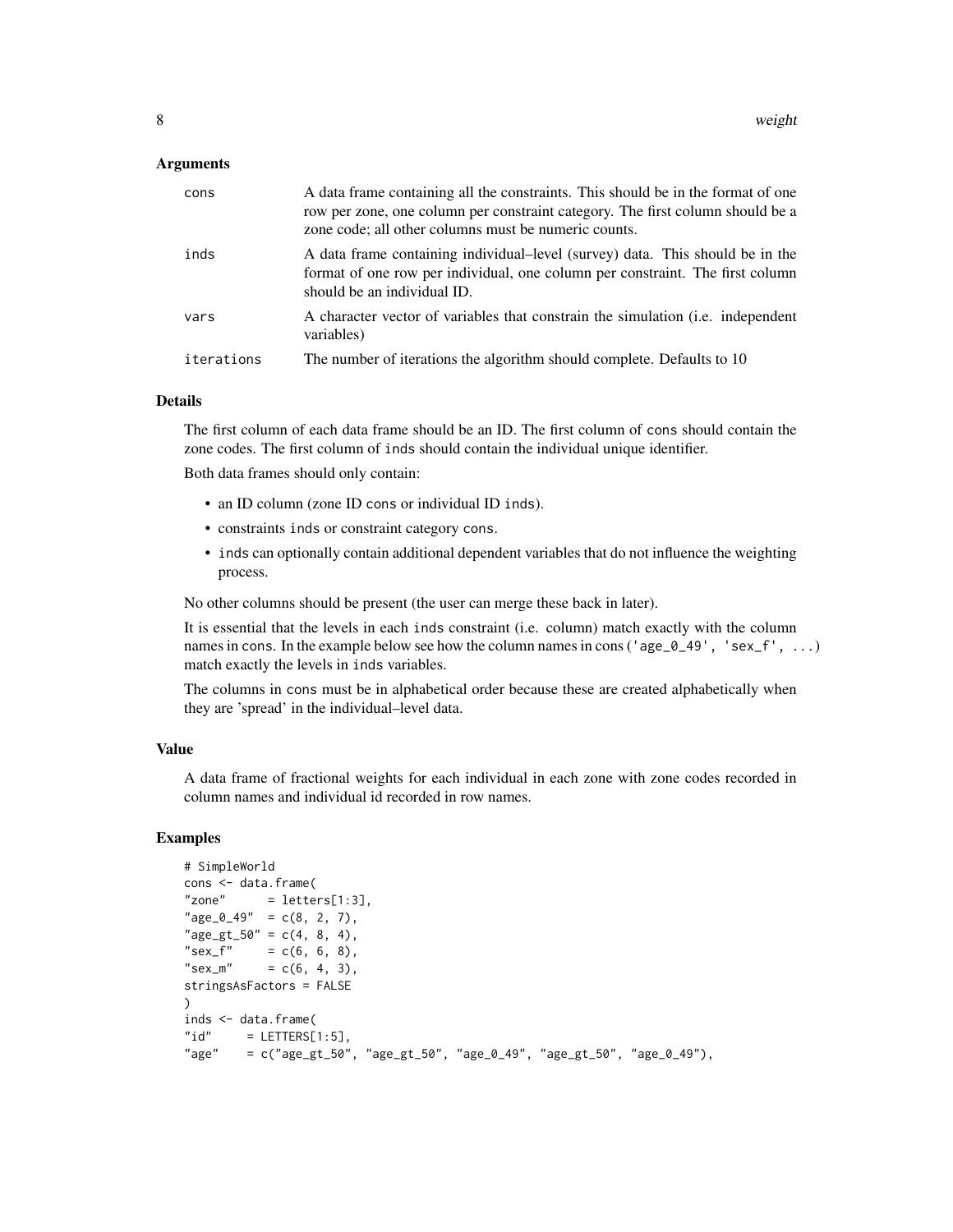weight 9

```
"sex" = c("sex_m", "sex_m", "sex_m", "sex_m", "sex_f", "sex_f","income" = c(2868, 2474, 2231, 3152, 2473),
stringsAsFactors = FALSE
\lambda# Set variables to constrain over
vars <- c("age", "sex")
weights \leq weight(cons = cons, inds = inds, vars = vars)
print(weights)
```